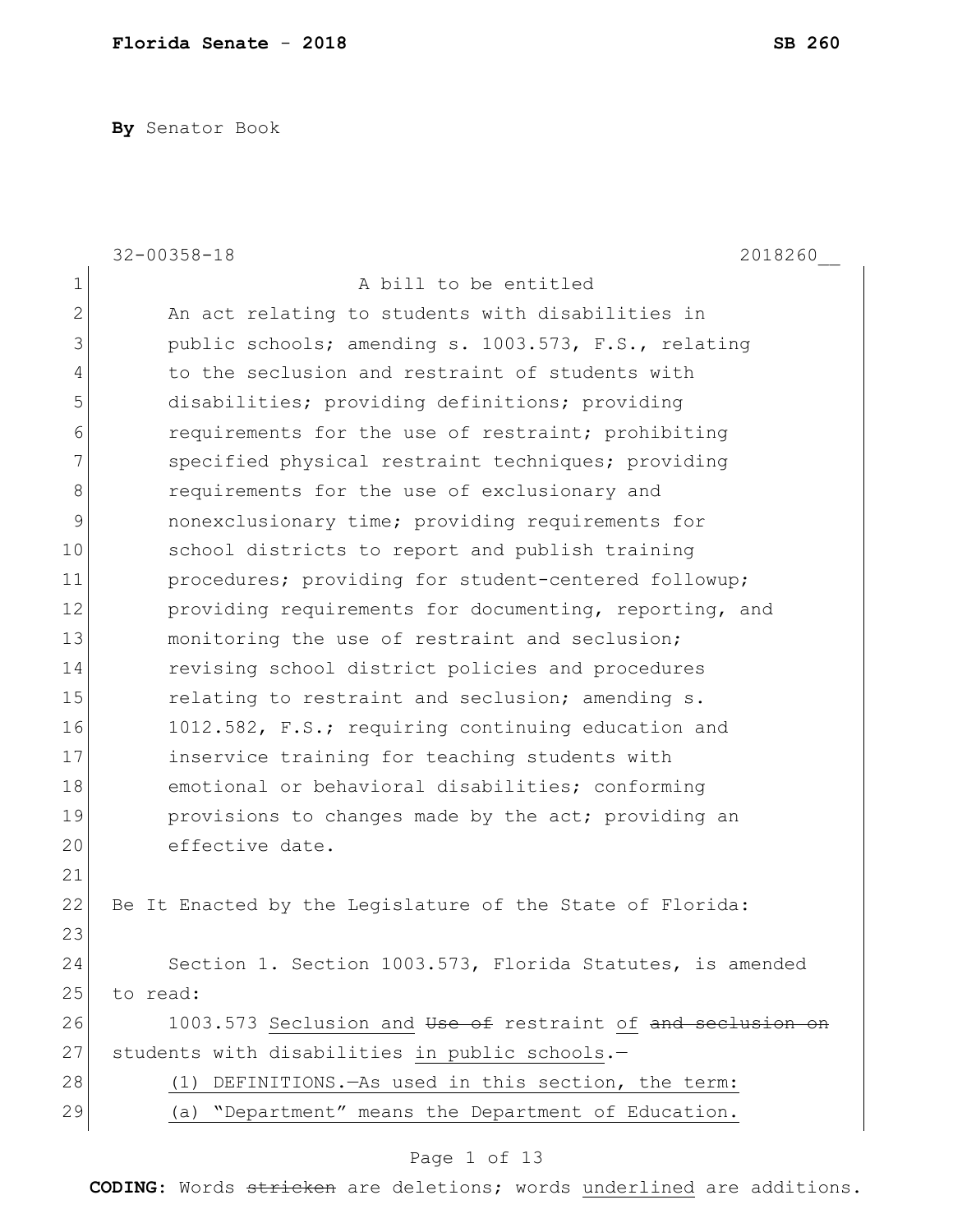|    | $32 - 00358 - 18$<br>2018260                                     |
|----|------------------------------------------------------------------|
| 30 | (b) "Exclusionary time" means the period during which a          |
| 31 | student is removed from an event, activity, or instructional     |
| 32 | environment to encourage reflection on behavior and allow space  |
| 33 | and time for understanding of choices and consequences.          |
| 34 | (c) "Imminent risk of serious injury or death" means the         |
| 35 | impending risk of a significant injury, such as a laceration,    |
| 36 | bone fracture, substantial hematoma, or injury to an internal    |
| 37 | organ, or death.                                                 |
| 38 | (d) "Medical protective equipment" means health-related          |
| 39 | protective devices prescribed by a physician or dentist for use  |
| 40 | as student protection in response to an existing medical         |
| 41 | condition.                                                       |
| 42 | (e) "Nonexclusionary time" means a period during which a         |
| 43 | student remains in the event or instructional environment but is |
| 44 | redirected from the activities so that he or she has an          |
| 45 | opportunity to reflect on the behavior and is given space and    |
| 46 | time for understanding of choices and consequences.              |
| 47 | (f) "Restraint" means the use of a mechanical or physical        |
| 48 | restraint which may be used only when all other behavioral       |
| 49 | strategies and intervention techniques have been exhausted.      |
| 50 | 1. "Mechanical restraint" means the use of a device that         |
| 51 | restricts a student's freedom of movement. The term does not     |
| 52 | include the use of any of the following:                         |
| 53 | a. Medical protective equipment.                                 |
| 54 | b. Behavioral protective equipment, including helmets,           |
| 55 | gloves, wraps, and other devices that are used temporarily to    |
| 56 | prevent severe tissue damage caused by behavioral excesses.      |
| 57 | c. Physical equipment or orthopedic appliances, surgical         |
| 58 | dressings or bandages, or supportive body bands or other         |

# Page 2 of 13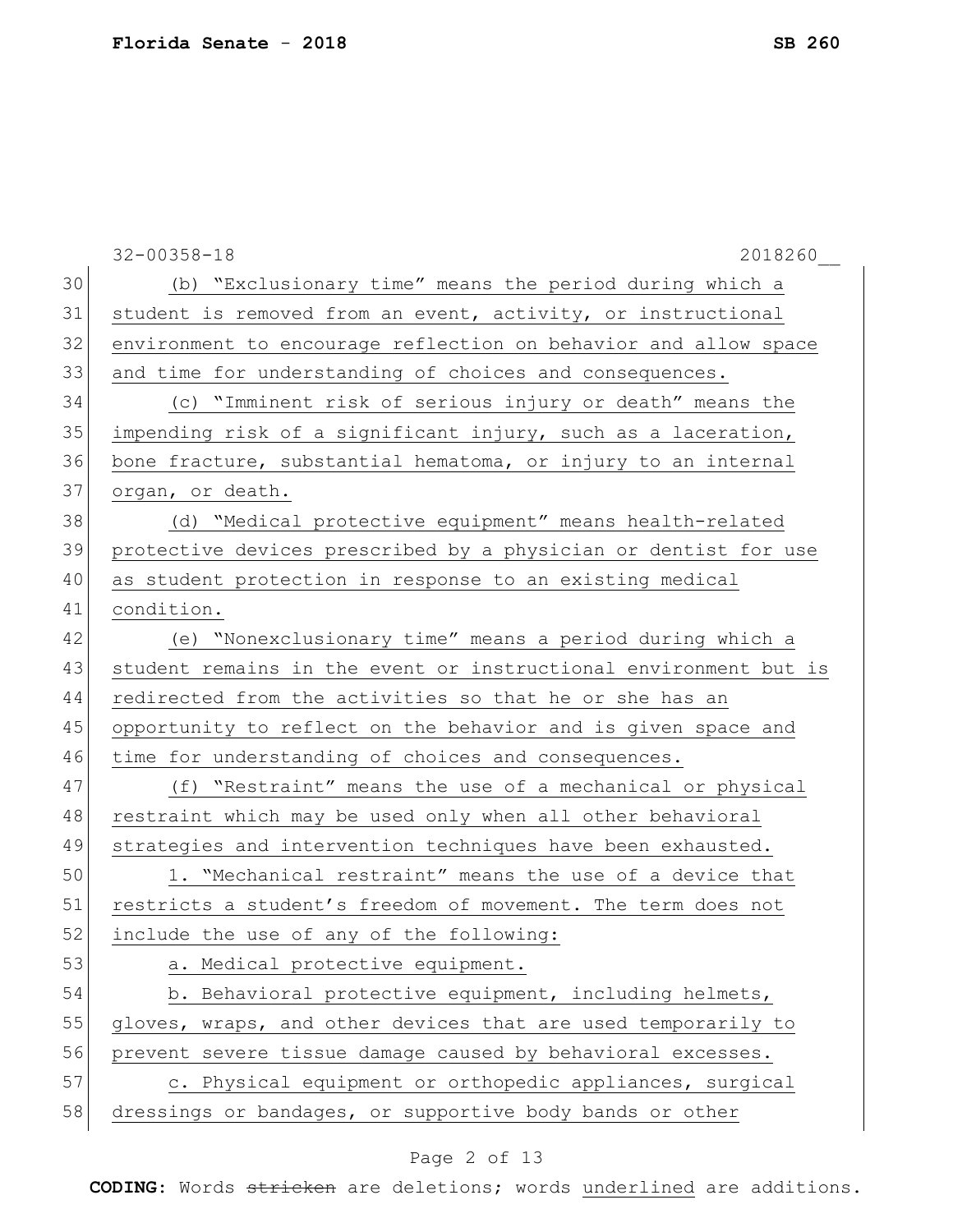|    | $32 - 00358 - 18$<br>2018260                                     |
|----|------------------------------------------------------------------|
| 59 | restraints necessary for ongoing medical treatment in the        |
| 60 | educational setting.                                             |
| 61 | d. Devices used to support functional body position or           |
| 62 | proper balance, or to prevent a person from falling out of a bed |
| 63 | or a wheelchair, except when such a device is used for a purpose |
| 64 | other than supporting a body position or proper balance, such as |
| 65 | coercion, discipline, convenience, or retaliation, to prevent    |
| 66 | imminent risk of serious injury or death of the student or       |
| 67 | others, or for any other behavior management reason.             |
| 68 | e. Equipment used for safety during transportation, such as      |
| 69 | seatbelts or wheelchair tie-downs.                               |
| 70 | 2. "Physical restraint" means the use of manual restraint        |
| 71 | techniques that involve significant physical force applied by a  |
| 72 | teacher or other staff member to restrict the movement of all or |
| 73 | part of a student's body.                                        |
| 74 | (g) "Seclusion" means the removal of a student from an           |
| 75 | educational environment, involuntarily confining the student in  |
| 76 | a room or area, and preventing the student from leaving the area |
| 77 | by locking or artificially blocking the door. The term does not  |
| 78 | include exclusionary time.                                       |
| 79 | (h) "Student" means a student with a functional behavioral       |
| 80 | assessment and an individualized behavior intervention plan.     |
| 81 | (2) PHYSICAL RESTRAINT.-                                         |
| 82 | (a) Physical restraint may be used only when there is an         |
| 83 | imminent risk of serious injury or death to the student or       |
| 84 | others and only for the period of time necessary to eliminate    |
| 85 | such risk.                                                       |
| 86 | Notwithstanding the authority provided in s. 1003.32,<br>(b)     |
| 87 | physical restraint shall be used only to protect the safety of   |
|    |                                                                  |

#### Page 3 of 13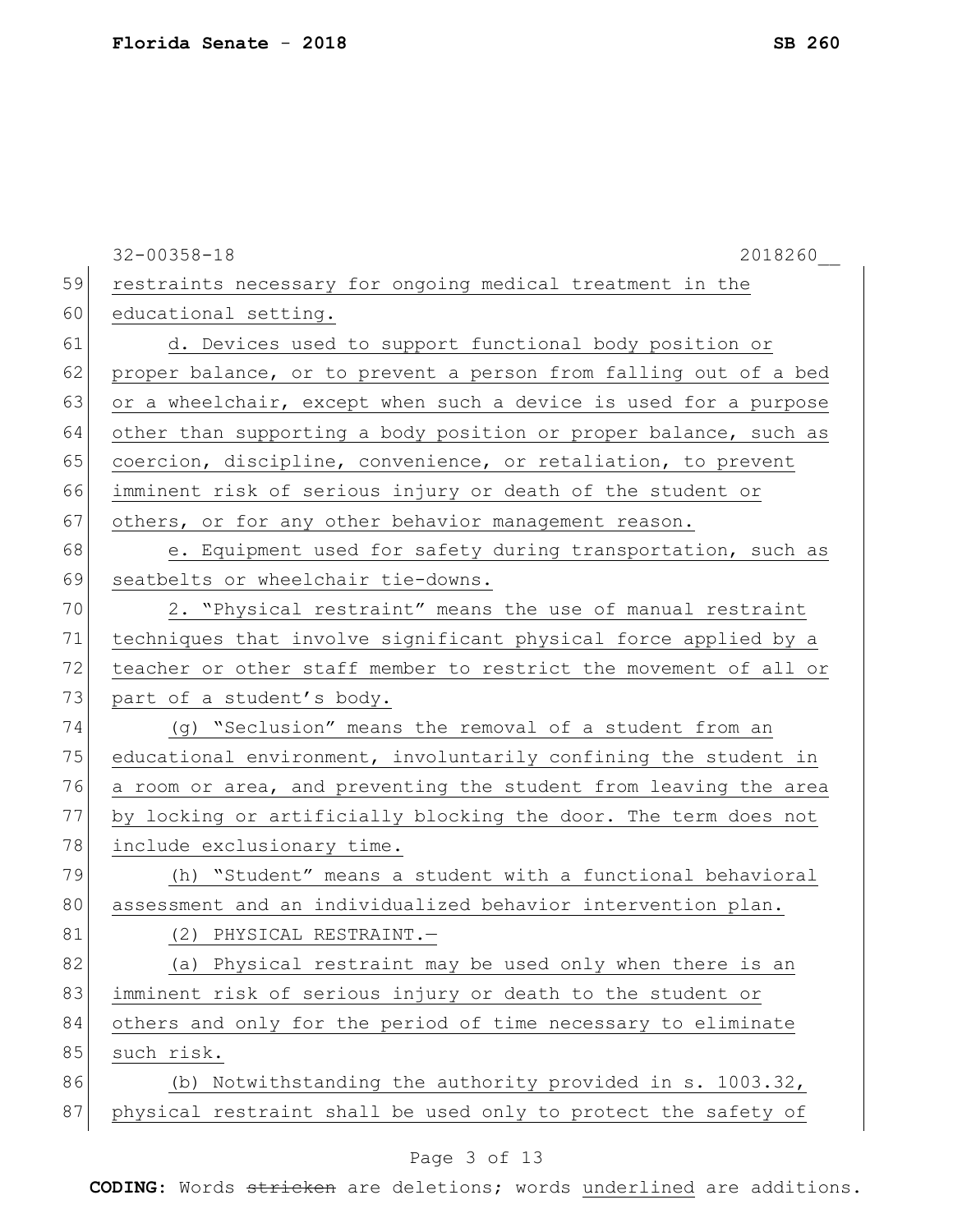|     | $32 - 00358 - 18$<br>2018260                                     |
|-----|------------------------------------------------------------------|
| 88  | students, school personnel, or others and may not be used for    |
| 89  | student discipline, to correct student noncompliance, or for the |
| 90  | convenience of school district staff. Physical restraint shall   |
| 91  | be used only for the period needed to provide such protection.   |
| 92  | (c) The degree of force applied during physical restraint        |
| 93  | must be only that degree of force necessary to protect the       |
| 94  | student or others from serious injury or death.                  |
| 95  | (d) School personnel who have received training that is not      |
| 96  | associated with their employment with the school district, such  |
| 97  | as a former law enforcement officer who is now a teacher, shall  |
| 98  | receive training in the specific district-approved techniques    |
| 99  | and may not apply techniques or procedures acquired elsewhere.   |
| 100 | (e) School personnel may not use any of the following            |
| 101 | physical restraint techniques on a student:                      |
| 102 | 1. Pain inducement to obtain compliance.                         |
| 103 | 2. Bone locks.                                                   |
| 104 | 3. Hyperextension of joints.                                     |
| 105 | 4. Peer restraint.                                               |
| 106 | 5. Pressure or weight on the chest, lungs, sternum,              |
| 107 | diaphragm, back, or abdomen causing chest compression.           |
| 108 | 6. Straddling or sitting on any part of the body or any          |
| 109 | maneuver that places pressure, weight, or leverage on the neck   |
| 110 | or throat, on an artery, or on the back of the head or neck or   |
| 111 | that otherwise obstructs or restricts the circulation of blood   |
| 112 | or obstructs an airway.                                          |
| 113 | 7. Any type of choking, including hand chokes, and any type      |
| 114 | of neck or head hold.                                            |
| 115 | 8. A technique that involves spraying or pushing anything        |
| 116 | on or into the mouth, nose, eyes, or any part of the face or     |
|     |                                                                  |

# Page 4 of 13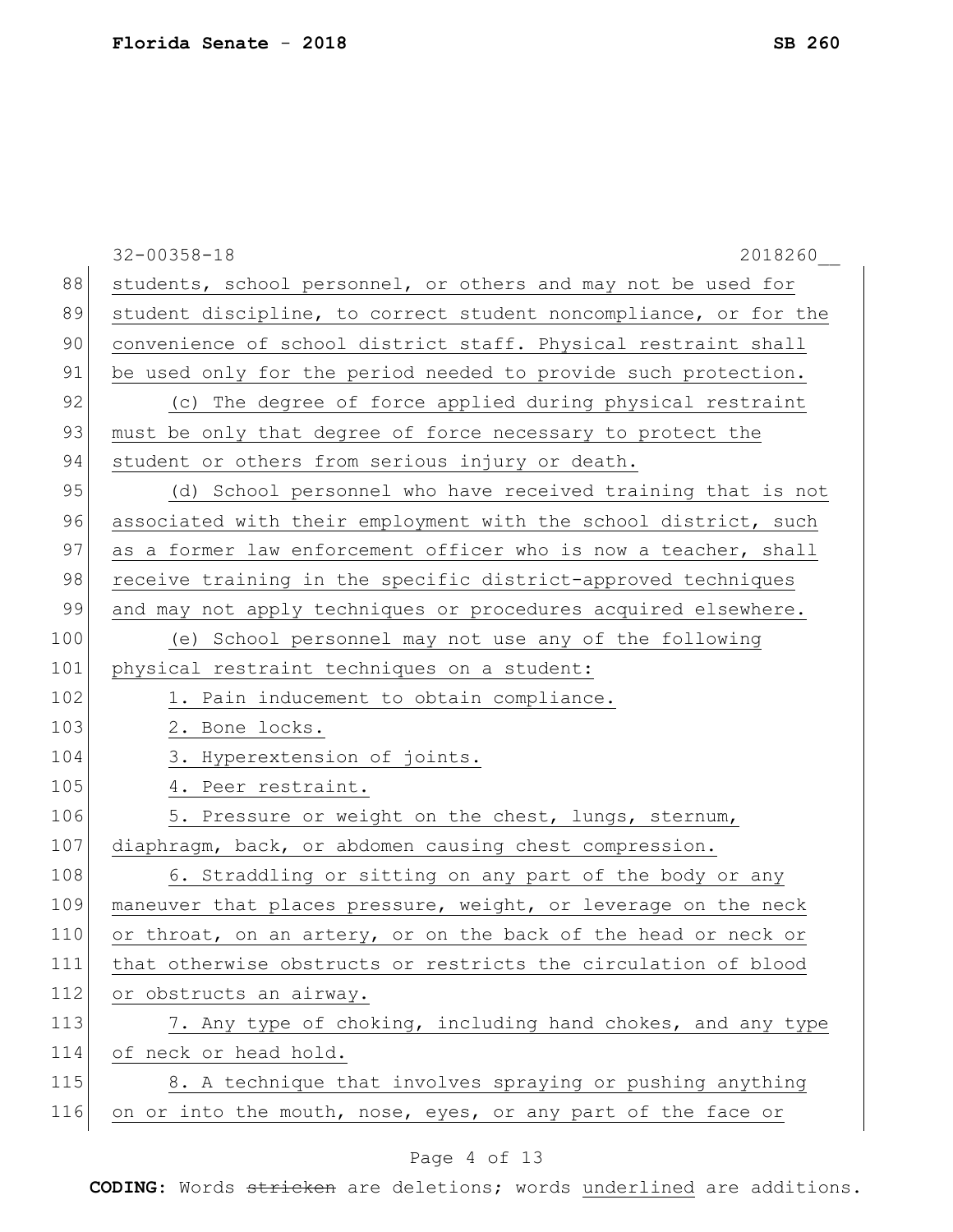|     | $32 - 00358 - 18$<br>2018260                                     |
|-----|------------------------------------------------------------------|
| 117 | that involves covering the face or body with anything, including |
| 118 | soft objects such as pillows or washcloths.                      |
| 119 | 9. Any maneuver that involves punching, hitting, poking,         |
| 120 | pinching, or shoving.                                            |
| 121 | (3) EXCLUSIONARY AND NONEXCLUSIONARY TIME.-                      |
| 122 | (a) School personnel may place a student in exclusionary or      |
| 123 | nonexclusionary time if all of the following conditions are met: |
| 124 | 1. The exclusionary or nonexclusionary time is part of a         |
| 125 | positive behavioral intervention plan developed for the student  |
| 126 | from a functional behavioral assessment and referenced in the    |
| 127 | student's individualized behavior intervention plan.             |
| 128 | 2. There is documentation that the exclusionary or               |
| 129 | nonexclusionary time was preceded by the use of other positive   |
| 130 | behavioral supports that were not effective.                     |
| 131 | 3. The exclusionary or nonexclusionary time takes place in       |
| 132 | a classroom or in another environment where class educational    |
| 133 | activities are taking place.                                     |
| 134 | 4. The student is not physically prevented from leaving the      |
| 135 | exclusionary or nonexclusionary time area.                       |
| 136 | 5. The student is observed on a constant basis by an adult       |
| 137 | for the duration of the exclusionary or nonexclusionary time.    |
| 138 | 6. The exclusionary or nonexclusionary time area and             |
| 139 | process are free of any action that is likely to embarrass or    |
| 140 | humiliate the student.                                           |
| 141 | (b) Exclusionary or nonexclusionary time may not be used         |
| 142 | for a period that exceeds 1 minute for each year of a student's  |
| 143 | age or until the student is calm enough to return to his or her  |
| 144 | seat.                                                            |
| 145 | (c) Exclusionary or nonexclusionary time may not be used as      |

# Page 5 of 13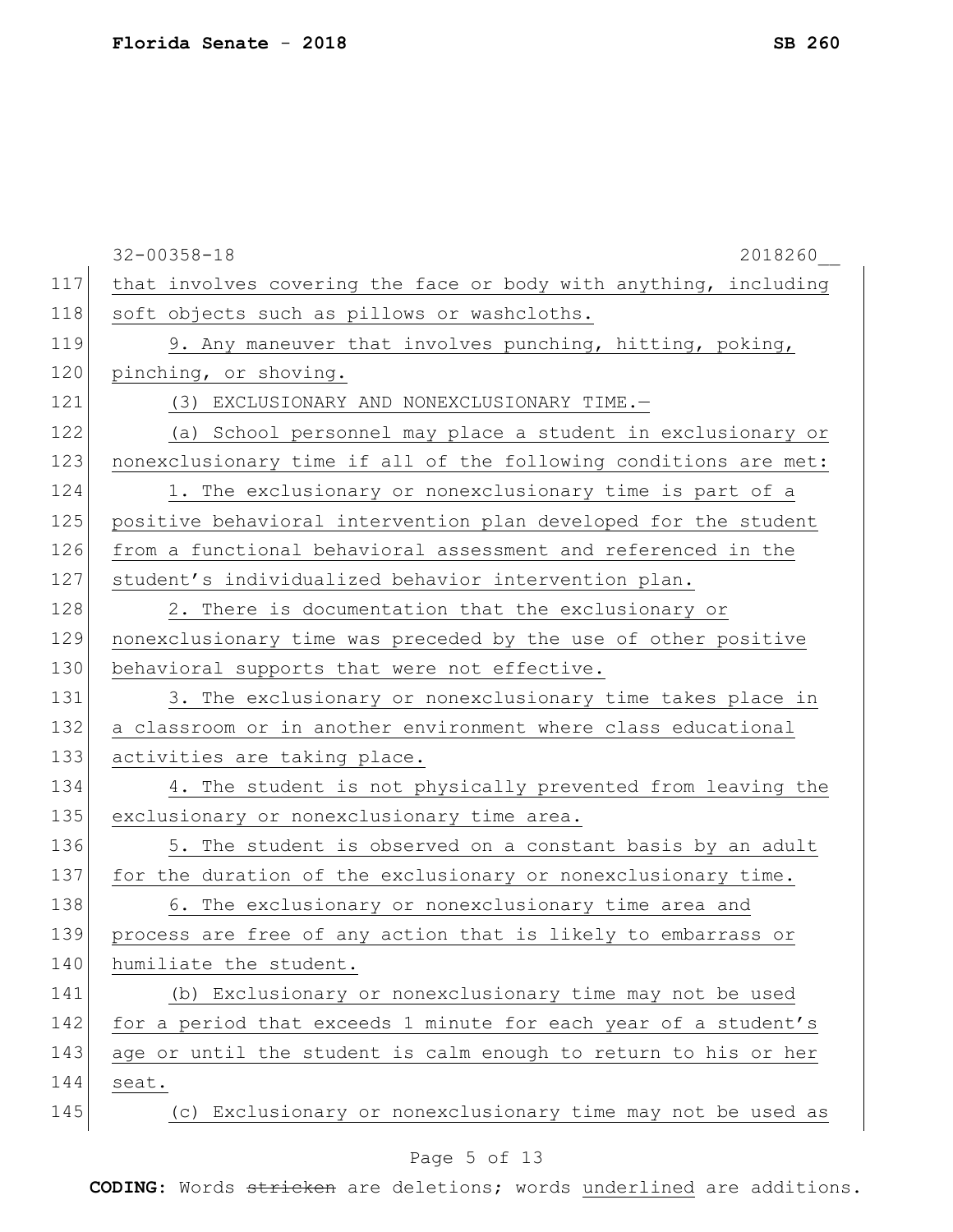|     | $32 - 00358 - 18$<br>2018260                                     |
|-----|------------------------------------------------------------------|
| 146 | a punishment or negative consequence of a student's behavior.    |
| 147 | $(4)$ TRAINING. -                                                |
| 148 | (a) Each school district shall report its procedures for         |
| 149 | training in the use of restraint to the department by publishing |
| 150 | the procedures in the district's special policies and procedures |
| 151 | manual.                                                          |
| 152 | (b) Training in the use of restraint must include all of         |
| 153 | the following:                                                   |
| 154 | 1. Procedures for deescalating a problem behavior before         |
| 155 | the problem behavior increases to a level or intensity           |
| 156 | necessitating physical intervention.                             |
| 157 | 2. Information regarding the risks associated with               |
| 158 | restraint and procedures for assessing individual situations and |
| 159 | students in order to determine whether the use of restraint is   |
| 160 | appropriate and sufficiently safe.                               |
| 161 | 3. The actual use of specific techniques that range from         |
| 162 | the least to most restrictive, with ample opportunity for        |
| 163 | trainees to demonstrate proficiency in the use of such           |
| 164 | techniques.                                                      |
| 165 | 4. Techniques for implementing restraint with multiple           |
| 166 | staff members working as a team.                                 |
| 167 | 5. Techniques for assisting a student in reentering the          |
| 168 | instructional environment and reengaging in learning.            |
| 169 | 6. Instruction in the district's documentation and               |
| 170 | reporting requirements.                                          |
| 171 | 7. Procedures to identify and deal with possible medical         |
| 172 | emergencies arising during the use of restraint.                 |
| 173 | 8. Cardiopulmonary resuscitation.                                |
| 174 | (5) STUDENT-CENTERED FOLLOWUP. - If a student is restrained      |
|     |                                                                  |

#### Page 6 of 13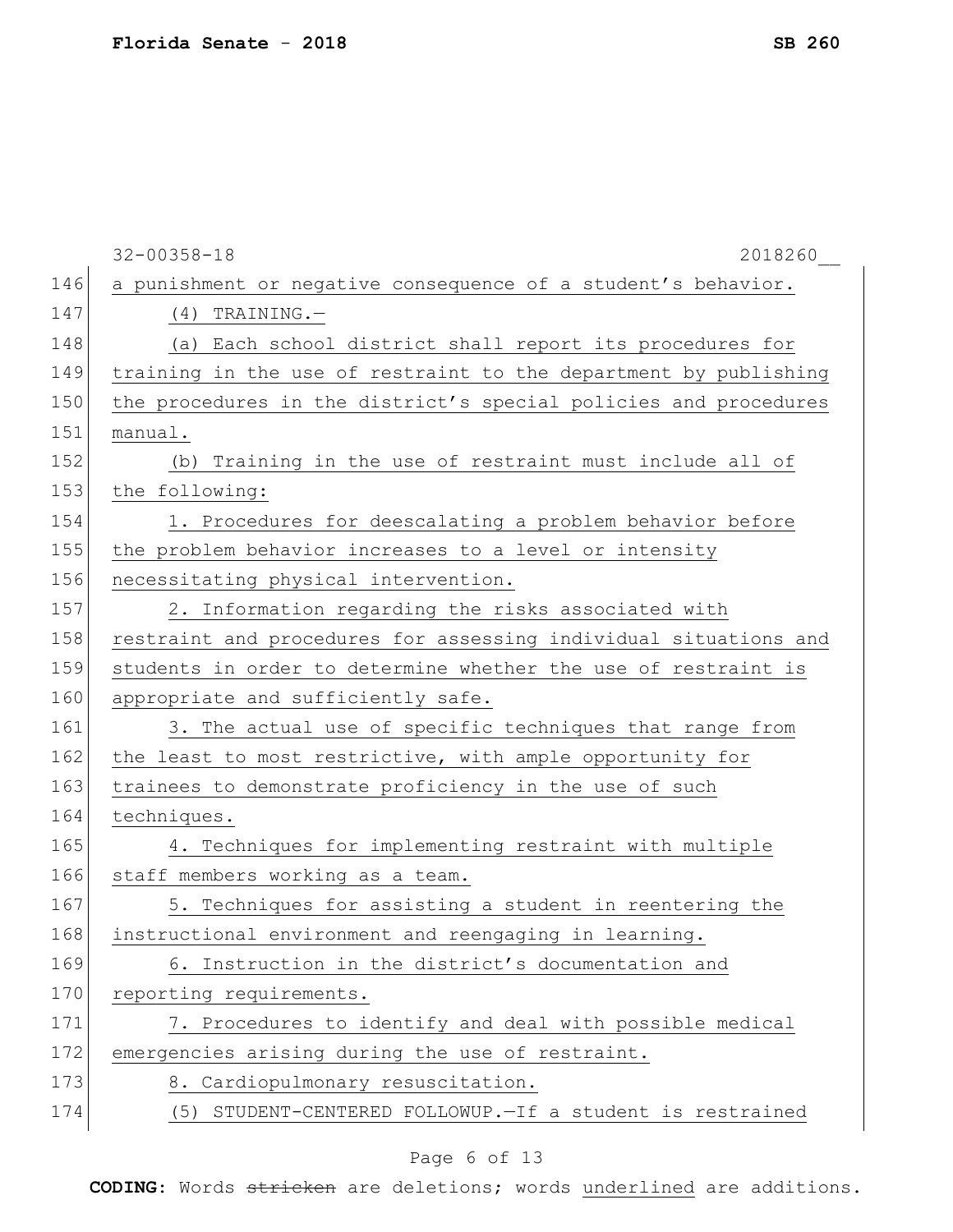|     | $32 - 00358 - 18$<br>2018260                                    |
|-----|-----------------------------------------------------------------|
| 175 | more than twice during a semester, the school shall conduct a   |
| 176 | review of:                                                      |
| 177 | (a) The incidents in which restraint was used and an            |
| 178 | analysis of how future incidents may be avoided;                |
| 179 | (b) The student's functional behavioral assessment and          |
| 180 | positive behavioral intervention plan by the school personnel   |
| 181 | and parent within two weeks before the end of the semester; and |
| 182 | (c) The training provided to school personnel concerning        |
| 183 | the use of restraint.                                           |
| 184 | $(6)$ $(1)$ DOCUMENTATION AND REPORTING.                        |
| 185 | (a) At the beginning of each school year, a school district     |
| 186 | shall publicly post its policies on all emergency procedures,   |
| 187 | including its policies on the use of restraint and seclusion.   |
| 188 | (b) $(a)$ A school shall prepare an incident report within 24   |
| 189 | hours after a student is released from restraint or seclusion.  |
| 190 | If the student's release occurs on a day before the school      |
| 191 | closes for the weekend, a holiday, or another reason, the       |
| 192 | incident report must be completed by the end of the school day  |
| 193 | on the day the school reopens.                                  |
| 194 | (c) $(b)$ The following must be included in the incident        |
| 195 | report:                                                         |
| 196 | 1. The name of the student restrained or secluded.              |
| 197 | 2. The age, grade, ethnicity, and disability of the student     |
| 198 | restrained or secluded.                                         |
| 199 | 3. The date and time of the event and the duration of the       |
| 200 | restraint or seclusion.                                         |
| 201 | 4. The location at which the restraint or seclusion             |
| 202 | occurred.                                                       |
| 203 | 5. A description of the type of restraint used in terms         |
|     | Page 7 of 13                                                    |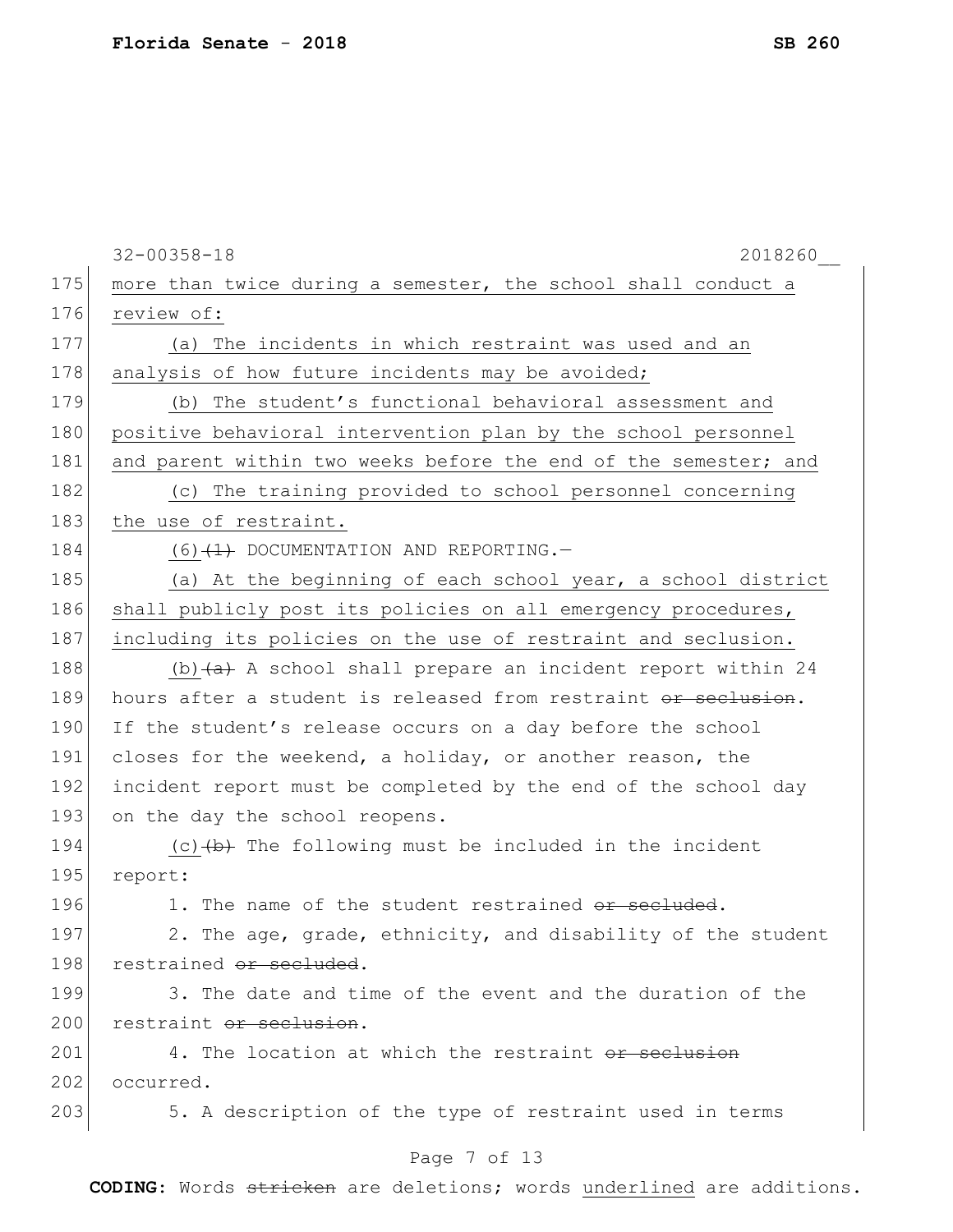|     | $32 - 00358 - 18$<br>2018260                                     |
|-----|------------------------------------------------------------------|
| 204 | established by the department of Education.                      |
| 205 | 6. The name of the person using or assisting in the              |
| 206 | restraint or seclusion of the student and the date the person    |
| 207 | was last trained in the use of restraint on students.            |
| 208 | 7. The name of any nonstudent who was present to witness         |
| 209 | the restraint or seclusion.                                      |
| 210 | 8. A description of the incident, including all of the           |
| 211 | following:                                                       |
| 212 | a. The context in which the restraint or seclusion               |
| 213 | occurred.                                                        |
| 214 | b. The student's behavior leading up to and precipitating        |
| 215 | the decision to use manual or physical restraint or seclusion,   |
| 216 | including an indication as to why there was an imminent risk of  |
| 217 | serious injury or death to the student or others.                |
| 218 | c. The specific positive behavioral strategies used to           |
| 219 | prevent and deescalate the behavior.                             |
| 220 | d. What occurred with the student immediately after the          |
| 221 | termination of the restraint or seclusion.                       |
| 222 | e. Any injuries, visible marks, or possible medical              |
| 223 | emergencies that may have occurred during the restraint or       |
| 224 | seclusion, documented according to district policies.            |
| 225 | f. Evidence of steps taken to notify the student's parent        |
| 226 | or quardian.                                                     |
| 227 | (d) (e) A school shall notify the parent or guardian of a        |
| 228 | student each time manual or physical restraint or seclusion is   |
| 229 | used. Such notification must be in writing and provided before   |
| 230 | the end of the school day on which the restraint or seclusion    |
| 231 | occurs. Reasonable efforts must also be taken to notify the      |
| 232 | parent or guardian by telephone or computer e-mail, or both, and |
|     |                                                                  |

# Page 8 of 13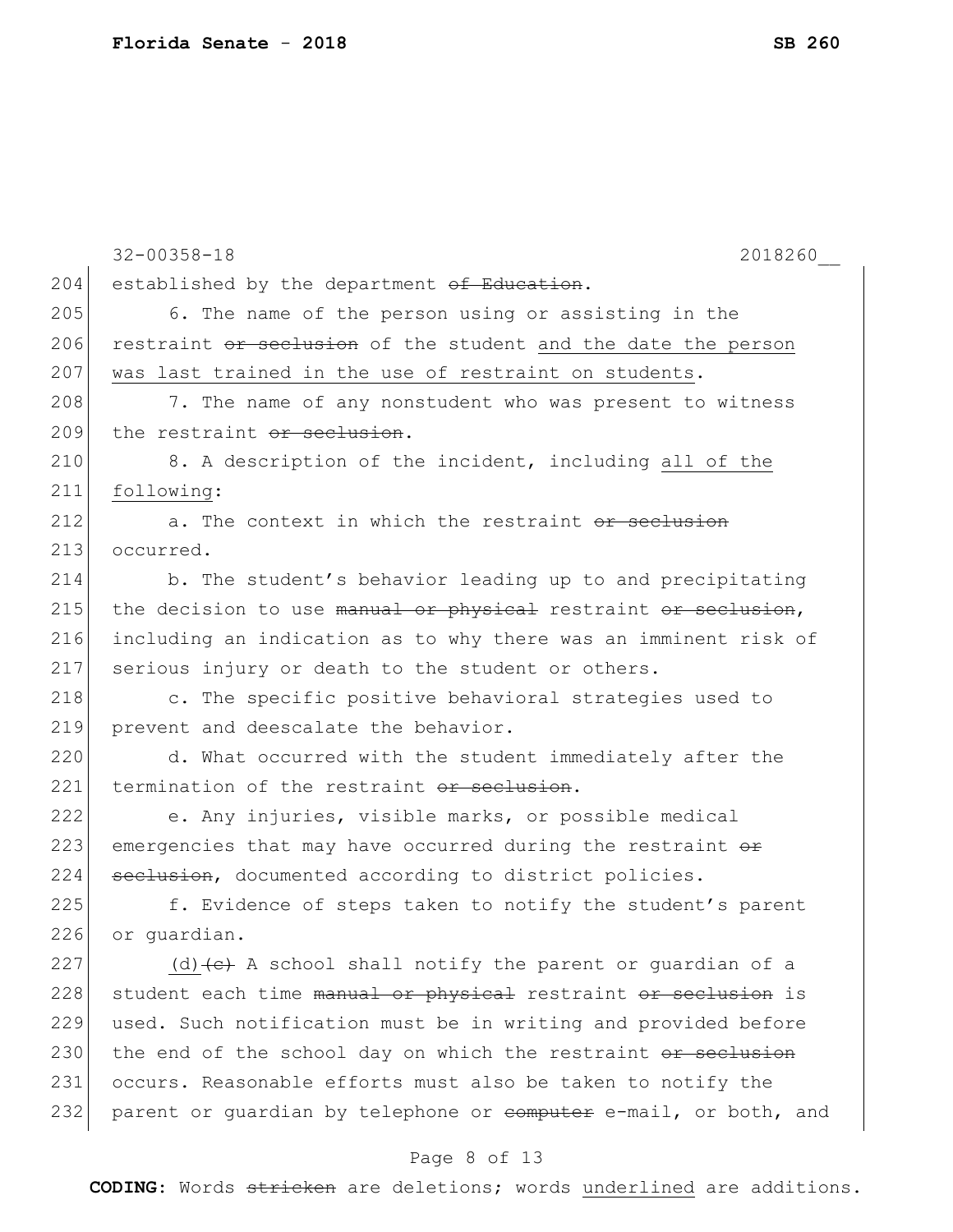```
32-00358-18 2018260__
233 these efforts must be documented. The school shall obtain, and 
234 keep in its records, the parent's or guardian's signed 
235 acknowledgment that he or she was notified of his or her child's
236 restraint or seclusion.
237 (e) \left(\frac{d}{dt} + \frac{d}{dt}\right) a school shall also provide the parent or quardian
238 with the completed incident report in writing by mail within 3
239 school days after a student was manually or physically
240 restrained or secluded. The school shall obtain, and keep in its
241 records, the parent's or quardian's signed acknowledgment that
242 he or she received a copy of the incident report.
243 (7)(7) MONITORING.
244 (a) Monitoring of The use of manual or physical restraint
245 or seclusion on students shall be monitored occur at the
246 classroom, building, district, and state levels.
247 (b) Any documentation prepared by a school pursuant to a\overline{a}248 required in subsection (6) (1) shall be provided to the school
249 principal, the district director of Exceptional Student 
250 Education, and the bureau chief of the Bureau of Exceptional
251 Education and Student Services electronically each month that 
252 the school is in session.
253 (c) The department shall maintain aggregate data of 
254 incidents of manual or physical restraint and seclusion and
255 disaggregate the data for analysis by county, school, student
256 exceptionality, and other variables, including the type and 
257 method of restraint or seclusion used. This information shall be
258 updated monthly and made available to the public through the
259 department's website beginning no later than October 1, 2018.
260 (d) The department shall establish standards for
```
261 documenting, reporting, and monitoring the use of manual or

#### Page 9 of 13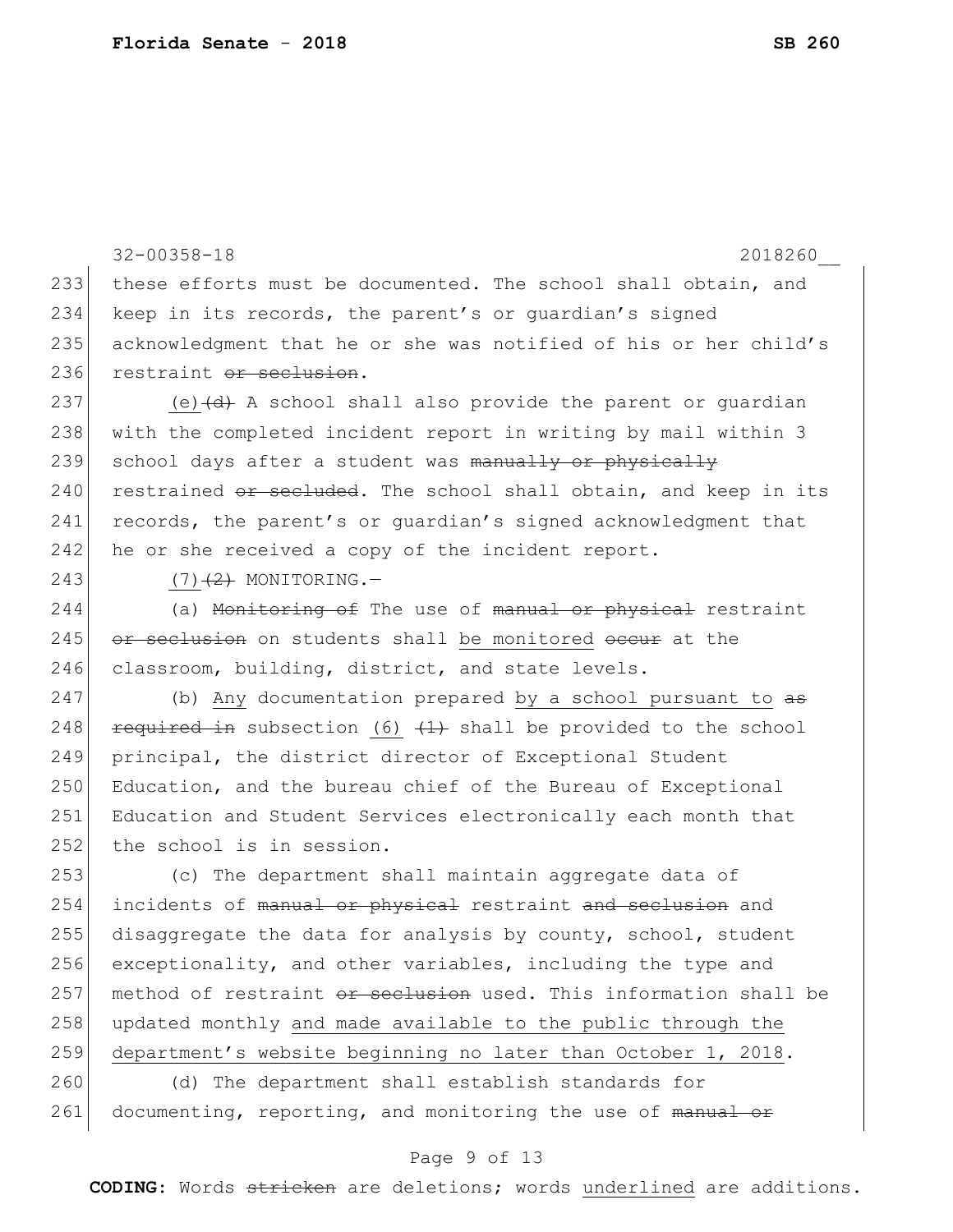|     | $32 - 00358 - 18$<br>2018260                                     |
|-----|------------------------------------------------------------------|
| 262 | physical restraint or mechanical restraint, and occurrences of   |
| 263 | seclusion. These standards shall be provided to school districts |
| 264 | by October $1, 2011$ .                                           |
| 265 | $(8)$ $(3)$ SCHOOL DISTRICT POLICIES AND PROCEDURES. -           |
| 266 | (a) School districts shall develop policies and procedures       |
| 267 | that provide for the physical safety and security of all         |
| 268 | students and school personnel and which treat all students with  |
| 269 | respect and dignity in an environment that promotes a positive   |
| 270 | school culture and climate. Such Each school district shall      |
| 271 | develop policies and procedures must be that are consistent with |
| 272 | this section and must that govern the following:                 |
| 273 | 1. A description of escalating behavioral strategies that        |
| 274 | may be used.                                                     |
| 275 | 2. Allowable use of restraint on students.                       |
| 276 | 3. Training procedures.                                          |
| 277 | 4.1. Incident-reporting procedures.                              |
| 278 | 5.2. Data collection and monitoring, including when, where,      |
| 279 | and why students are restrained and or secluded; the frequency   |
| 280 | of occurrences of such restraint or seclusion; and the prone or  |
| 281 | mechanical restraint that is most used.                          |
| 282 | 6.3. Monitoring and reporting of data collected.                 |
| 283 | 7.4. Training programs and procedures relating to manual         |
| 284 | physical restraint and seclusion                                 |
| 285 | 8.5. The district's plan for selecting personnel to be           |
| 286 | trained and the timeframe for completing such training pursuant  |
| 287 | to subsection (4).                                               |
| 288 | 9.6. The district's plan for reducing the use of restraint,      |
| 289 | and seclusion particularly in settings in which it occurs        |
| 290 | frequently or with students who are restrained repeatedly, and   |

# Page 10 of 13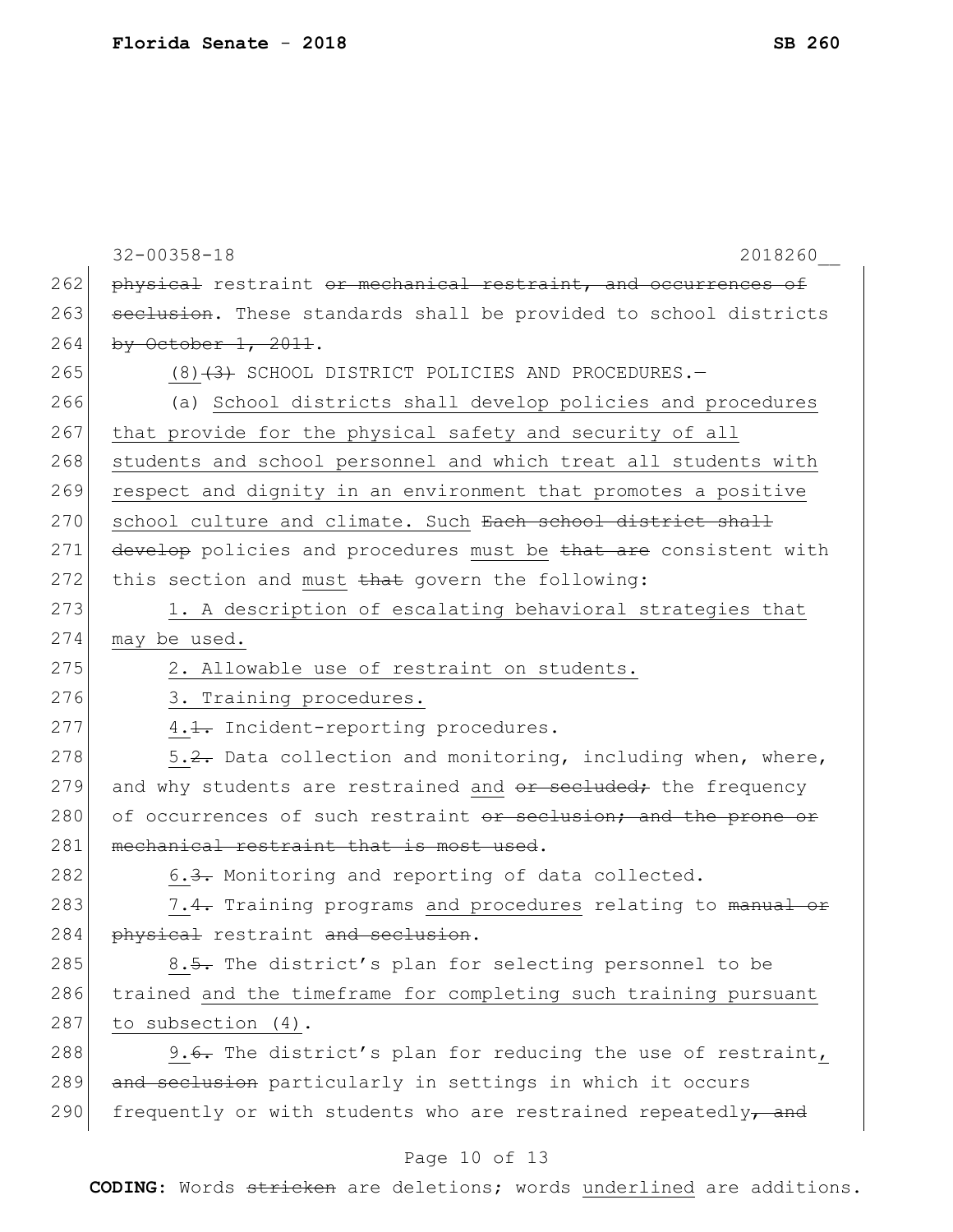|     | $32 - 00358 - 18$<br>2018260                                      |
|-----|-------------------------------------------------------------------|
| 291 | for reducing the use of prone restraint and mechanical            |
| 292 | restraint. The plan must include a goal for reducing the use of   |
| 293 | restraint and seclusion and must include activities, skills, and  |
| 294 | resources needed to achieve that goal. Activities may include,    |
| 295 | but are not limited to, all of the following:                     |
| 296 | a. Additional training in positive behavioral support and         |
| 297 | crisis management. $\div$                                         |
| 298 | b. Parental involvement.+                                         |
| 299 | c. Data review.;                                                  |
| 300 | d. Updates of students' functional behavioral analysis and        |
| 301 | positive behavior intervention plans.+                            |
| 302 | e. Additional student evaluations.+                               |
| 303 | f. Debriefing with staff.+                                        |
| 304 | g. Use of schoolwide positive behavior support.+ and              |
| 305 | h. Changes to the school environment.                             |
| 306 | 10. Analysis of data to determine trends.                         |
| 307 | 11. Ongoing reduction of the use of restraint.                    |
| 308 | (b) Any revisions a school district makes to its to the           |
| 309 | district's policies and procedures, which must be prepared as     |
| 310 | part of the school district's its special policies and            |
| 311 | procedures, must be filed with the bureau chief of the Bureau of  |
| 312 | Exceptional Education and Student Services no later than January  |
| 313 | 31, 2012.                                                         |
| 314 | $(9)$ $(4)$ PROHIBITED RESTRAINT.-School personnel may not use    |
| 315 | straitjackets or a mechanical restraint or a manual or physical   |
| 316 | restraint that restricts a student's breathing.                   |
| 317 | $(10)$ $(5)$ SECLUSION. -School personnel may not place a student |
| 318 | in seclusion elose, lock, or physically block a student in a      |
| 319 | room that is unlit and does not meet the rules of the State Fire  |
|     | $D_{200}$ 11 of 13                                                |

#### Page 11 of 13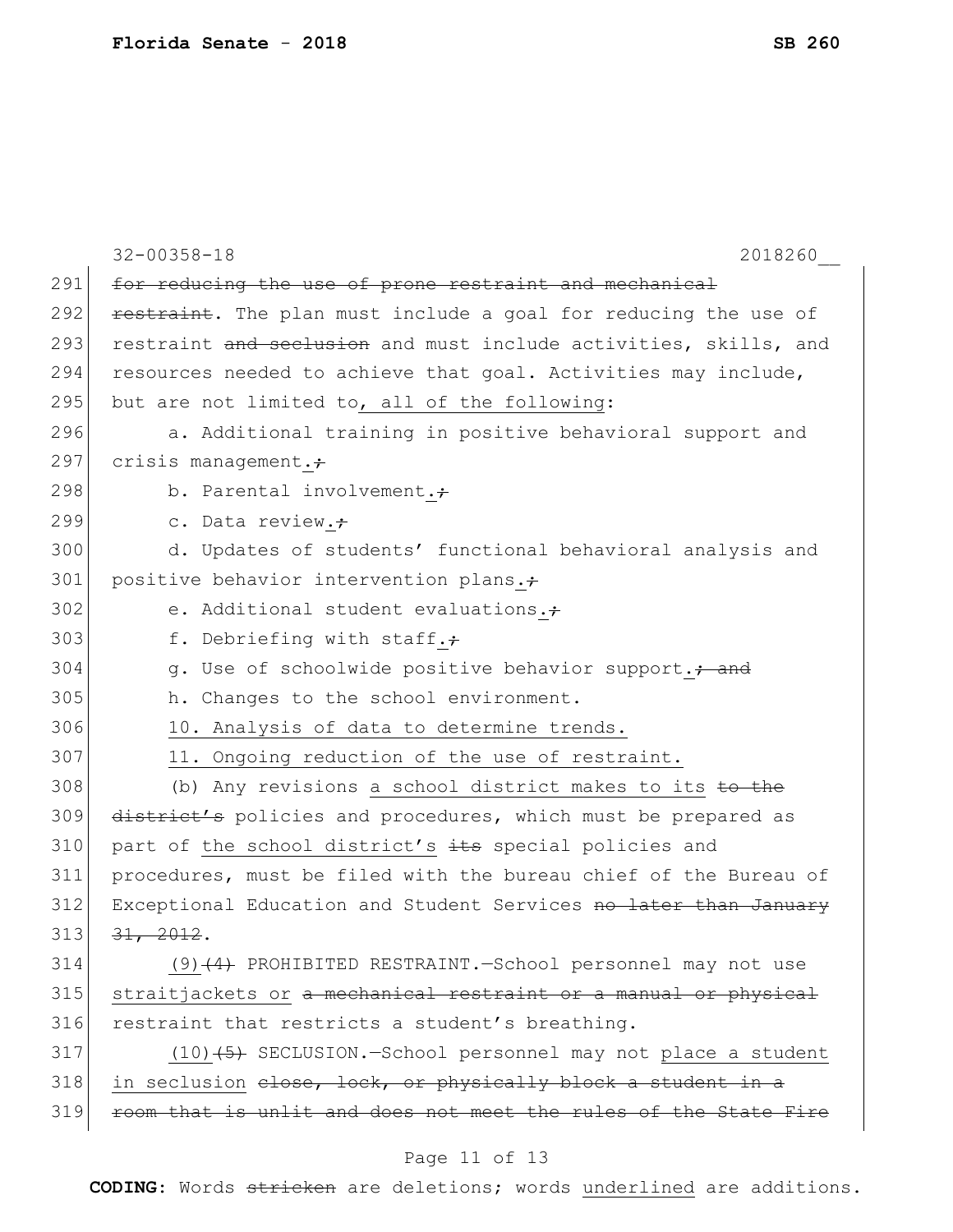|     | $32 - 00358 - 18$<br>2018260                                     |
|-----|------------------------------------------------------------------|
| 320 | Marshal for seclusion time-out rooms.                            |
| 321 | Section 2. Subsections (1) and (2) of section $1012.582$ ,       |
| 322 | Florida Statutes, are amended to read:                           |
| 323 | 1012.582 Continuing education and inservice training for         |
| 324 | teaching students with developmental and emotional or behavioral |
| 325 | $disabilities. -$                                                |
| 326 | (1) The Commissioner of Education shall develop                  |
| 327 | recommendations to incorporate instruction regarding autism      |
| 328 | spectrum disorder, Down syndrome, and other developmental        |
| 329 | disabilities, and emotional or behavioral disabilities into      |
| 330 | continuing education or inservice training requirements for      |
| 331 | instructional personnel. These recommendations shall address:    |
| 332 | (a) Early identification of, and intervention for, students      |
| 333 | who have autism spectrum disorder, Down syndrome, or other       |
| 334 | developmental disabilities, or emotional or behavioral           |
| 335 | disabilities.                                                    |
| 336 | (b) Curriculum planning and curricular and instructional         |
| 337 | modifications, adaptations, and specialized strategies and       |
| 338 | techniques.                                                      |
| 339 | (c) The use of available state and local resources.              |
| 340 | (d) The use of positive behavioral supports to deescalate        |
| 341 | problem behaviors.                                               |
| 342 | (e) Appropriate use of manual physical restraint and             |
| 343 | seclusion techniques and effective classroom behavior management |
| 344 | strategies, including, but not limited to, differential          |
| 345 | reinforcement, precision commands, minimizing attention or       |
| 346 | access to other reinforcers, and exclusionary and                |
| 347 | nonexclusionary time methods.                                    |
| 348 | (2) In developing the recommendations, the commissioner          |

# Page 12 of 13